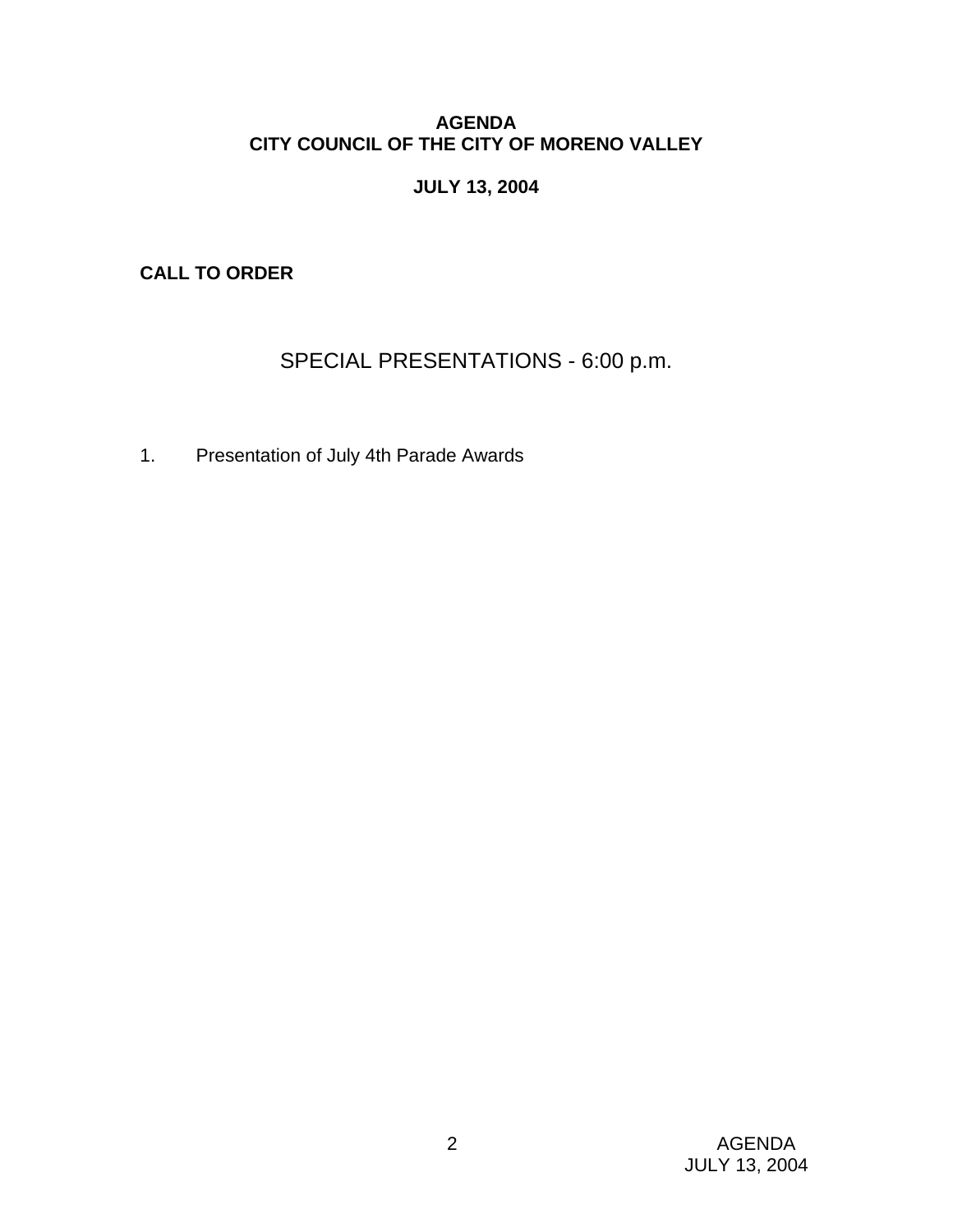#### **AGENDA JOINT MEETING OF THE CITY COUNCIL OF THE CITY OF MORENO VALLEY MORENO VALLEY COMMUNITY SERVICES DISTRICT COMMUNITY REDEVELOPMENT AGENCY OF THE CITY OF MORENO VALLEY AND THE BOARD OF LIBRARY TRUSTEES**

#### **REGULAR MEETING - 6:30 P.M. JULY 13, 2004**

**CALL TO ORDER** (Joint Meeting of the City Council of the City of Moreno Valley, Moreno Valley Community Services District, Community Redevelopment Agency of the City of Moreno Valley and the Board of Library Trustees - actions taken at the Joint Meeting are those of the Agency indicated on each Agenda item)

#### **PLEDGE OF ALLEGIANCE**

**INVOCATION** – Ministry Assistant Don Maresh, Discovery Christian Church

#### **ROLL CALL**

#### **INTRODUCTIONS**

PUBLIC COMMENTS **ON MATTERS ON THE AGENDA** WILL BE TAKEN UP AS THE ITEM IS CALLED FOR BUSINESS, BETWEEN STAFF'S REPORT AND CITY COUNCIL DELIBERATION (SPEAKER SLIPS MAY BE TURNED IN UNTIL THE ITEM IS CALLED FOR BUSINESS.) Those wishing to speak should submit a BLUE speaker slip to the Bailiff. There is a three-minute limit per person. All remarks and questions shall be addressed to the presiding officer or to the City Council and not to any individual Council member, staff member or other person.

PUBLIC COMMENTS **ON MATTERS NOT ON THE AGENDA** UNDER THE JURISDICTION OF THE CITY COUNCIL WILL BE HEARD PRIOR TO CITY COUNCIL REPORTS AND CLOSING COMMENTS. IN THE EVENT THAT THE AGENDA ITEM FOR SUCH PUBLIC COMMENTS HAS NOT BEEN CALLED BY 9:00 P.M., IT SHALL BE CALLED AS THE NEXT ITEM OF BUSINESS FOLLOWING THE CONCLUSION OF ANY ITEM BEING HEARD AT 9:00 P.M. Those wishing to speak should submit a BLUE speaker slip to the Bailiff. There is a three-minute limit per person. All remarks and questions shall be addressed to the presiding officer or to the City Council and not to any individual Council member, staff member or other person.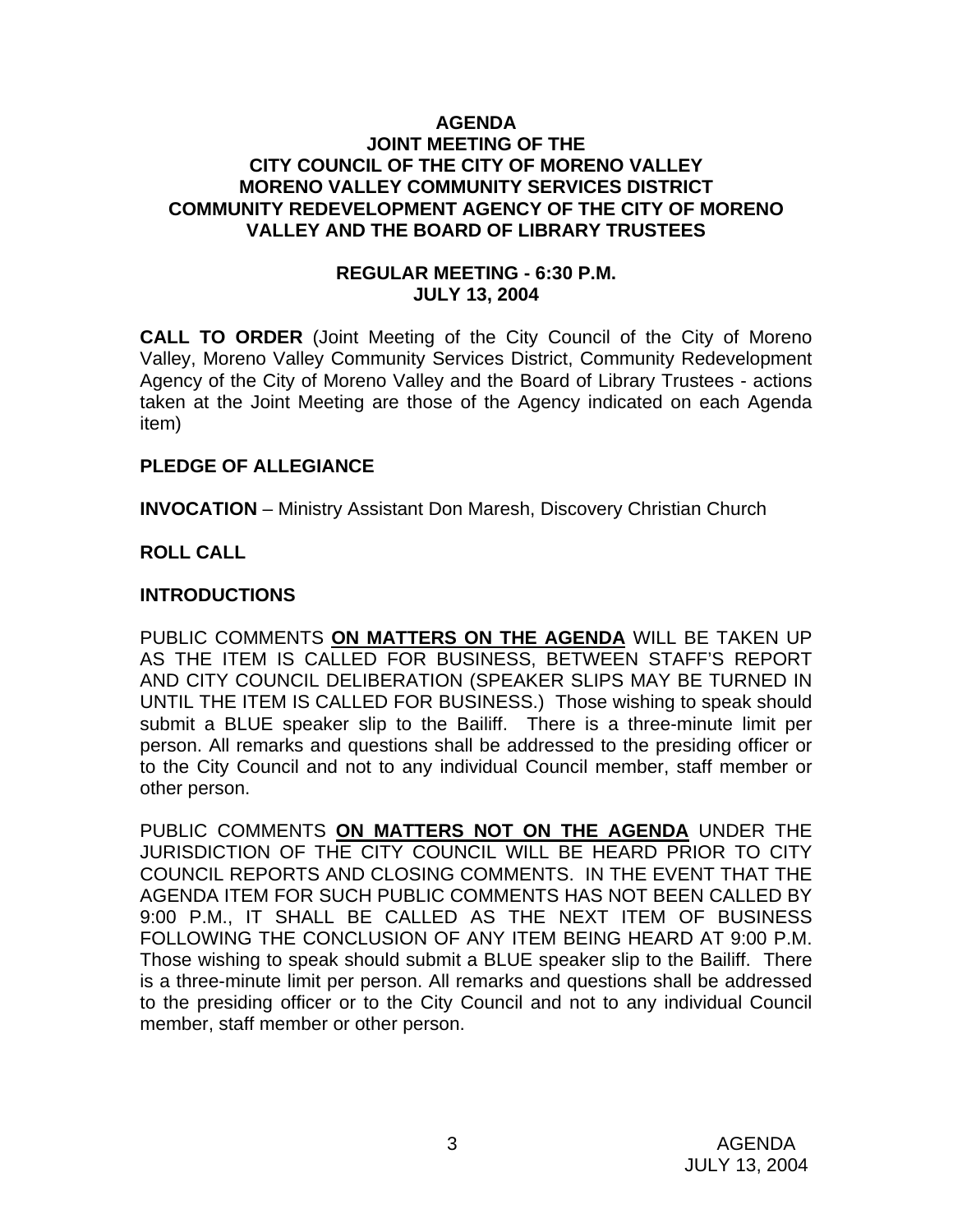## **JOINT CONSENT CALENDARS (SECTIONS A-D) OF THE CITY COUNCIL OF THE CITY OF MORENO VALLEY, MORENO VALLEY COMMUNITY SERVICES DISTRICT, COMMUNITY REDEVELOPMENT AGENCY OF THE CITY OF MORENO VALLEY, AND THE BOARD OF LIBRARY TRUSTEES**

All items listed under the Consent Calendars, Sections A, B, C, and D are considered to be routine and non-controversial, and may be enacted by one motion unless a member of the Council, Community Services District, Redevelopment Agency or the Board of Library Trustees requests that an item be removed for separate action. The motion to adopt the Consent Calendars is deemed to be a separate motion by each Agency and shall be so recorded by the City Clerk. Items withdrawn for report/discussion will be heard after public hearing items.

## **A. CONSENT CALENDAR** - **CITY COUNCIL**

- A1. ORDINANCES FIRST READING BY TITLE ONLY Recommendation: Waive reading of all Ordinance Introductions and read by title only.
- A2. MINUTES SPECIAL MEETING OF JUNE 15, 2004 (Report of: City Clerk) Recommendation: Approve as submitted.
- A3. MINUTES REGULAR MEETING OF JUNE 22, 2004 (Report of: City Clerk) Recommendation: Approve as submitted.
- A4. REQUEST FOR A 4-WAY STOP AT THE INTERSECTION OF INDIAN STREET AND BRODIAEA AVENUE (Report of: Public Works Department) Recommendation: Adopt Resolution No. 2004-53 to establish 4 way stop controls at the intersection of Indian Street and Brodiaea Avenue and direct Transportation Engineering Division to prioritize Indian Street and Brodiaea Avenue on the 2005/2006 signal priority list.

Resolution No. 2004-53

A Resolution of the City Council of the City of Moreno Valley Establishing Stop Controls for North and South Bound Traffic on Indian Street and Brodiaea Avenue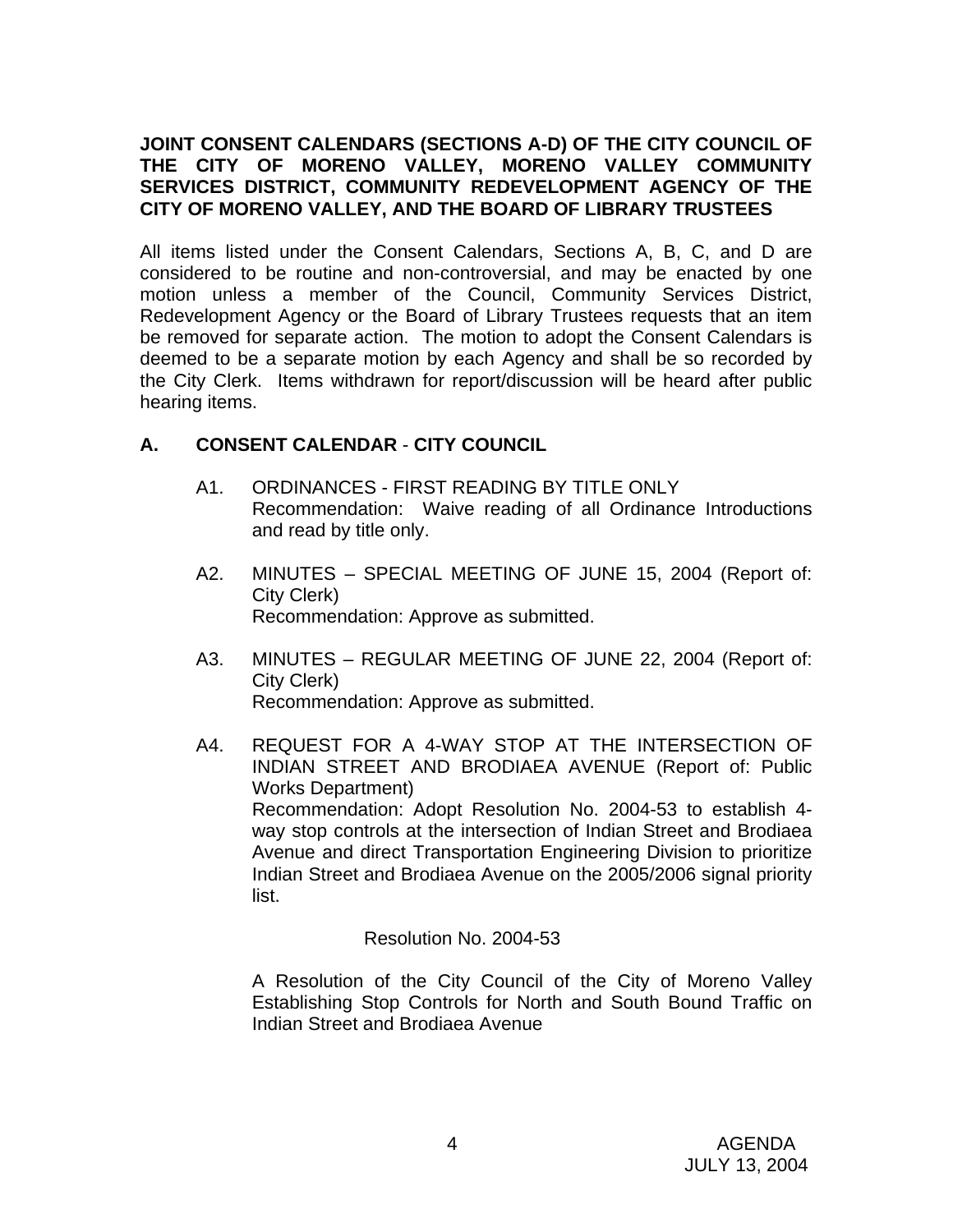- A5. PA02-0120 IDI WAREHOUSE ACCEPT BONDS AND AGREEMENT FOR PUBLIC RIGHT-OF WAY IMPROVEMENTS - EAST OF PERRIS BOULEVARD, SOUTH OF GLOBE STREET, NORTH OF THE PERRIS VALLEY STORM DRAIN - SUBDIVIDER - INDUSTRIAL DEVELOPMENT INTERNATIONAL, INC. (Report of: Public Works Department) Recommendation: Accept the bonds and Agreement for Public Improvements for PA02-0120; authorize the Mayor to execute the agreement; and direct the City Clerk to forward the signed agreement to the County Recorder's office for recordation.
- A6. PA03-0066 SERTA MATTRESS ACCEPT AGREEMENT FOR PUBLIC RIGHT-OF-WAY IMPROVEMENTS - NORTHEASTERLY OF GRAHAM STREET AND BRODIAEA AVENUE -SUBDIVIDER - NATIONAL BEDDING LLC (Report of: Public Works Department) Recommendation: Accept the Agreement for Public Improvements for PA03-0066; authorize the Mayor to execute the agreement; and direct the City Clerk to forward the signed agreement to the County Recorder's office for recordation.
- A7. APPROVAL OF FINAL MAP 31128 SINGLE FAMILY RESIDENTIAL PROJECT, AND ACCEPT BONDS & AGREEMENT FOR PUBLIC RIGHT-OF-WAY IMPROVEMENTS - SOUTHWEST CORNER OF CACTUS AVENUE AND OLIVER STREET - SUBDIVIDER -WESTERN PACIFIC HOUSING (Report of: Public Works Department) Recommendation: Approve Final Map 31128, authorize the City Clerk to sign the map and transmit said map to the County Recorder's Office for recordation; accept the bonds and Agreement for Public Improvements; authorize the Mayor to execute the agreement; and direct the City Clerk to forward the signed
- A8 APPROVAL OF FINAL MAP 31149 SINGLE FAMILY RESIDENTIAL PROJECT, AND ACCEPT BONDS & AGREEMENT FOR PUBLIC RIGHT-OF-WAY IMPROVEMENTS - WEST SIDE OF KITCHING STREET AND NORTH OF FRAN LOU DRIVE - SUBDIVIDER - J. W. S. ASSOCIATES, LLC (Report of: Public Works Department)

agreement to the County Recorder's Office for recordation.

 Recommendation: Approve Final Map 31149, authorize the City Clerk to sign the map and transmit said map to the County Recorder's Office for recordation; accept the bonds and Agreement for Public Improvements; authorize the Mayor to execute the agreement; and direct the City Clerk to forward the signed agreement to the County Recorder's Office for recordation.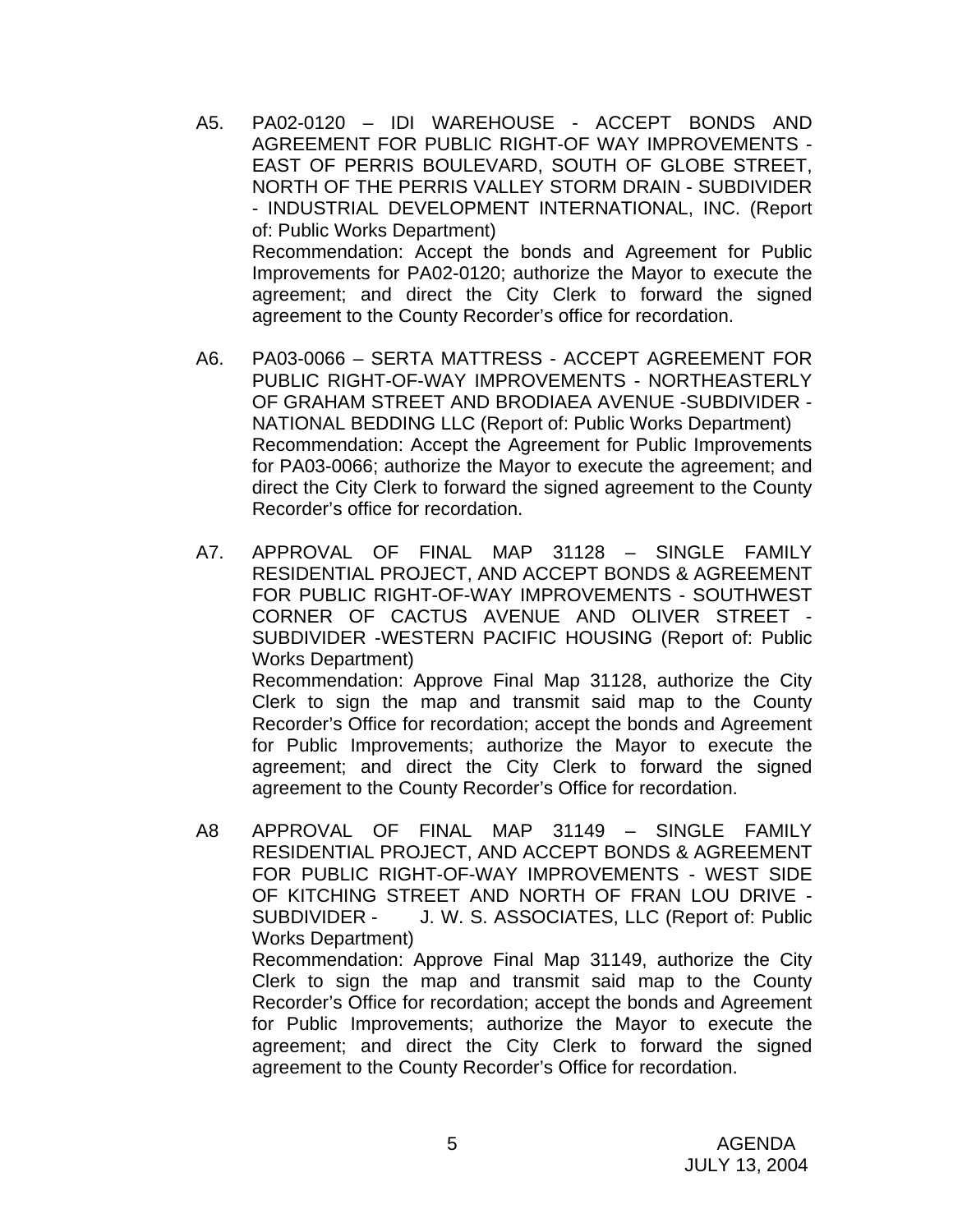A9. APPROVAL OF RESOLUTION NO. 2004-54, SUMMARY VACATION OF UNNAMED PUBLIC RIGHT-OF-WAY - WEST SIDE OF INDIAN STREET, NORTH OF OLEANDER AVENUE SUBDIVIDER - VOETSAK-ALBERS GROUP ET AL (Report of: Public Works Department) Recommendation: Approve and adopt Resolution No. 2004-54, summarily vacating unnamed public right-of-way located on the west side of Indian Street, north of Oleander Avenue; and direct the City Clerk to certify said resolution and transmit a copy of the resolution to the County Recorder's office for recording.

Resolution No. 2004-54

 A Resolution of the City Council of the City of Moreno Valley, California, Ordering the Summary Vacation of Unnamed Public Right-of-Way

- A10. REQUEST ADOPTION OF PLANS AND SPECIFICATIONS AND AUTHORIZATION TO ADVERTISE FOR CONSTRUCTION BIDS FOR THE SB 821 SIDEWALK PROJECT AT PERRIS BOULEVARD BETWEEN DRACAEA AVENUE AND EUCALYPTUS AVENUE, AND ALESSANDRO BOULEVARD SIDEWALK IMPROVEMENTS BETWEEN ELSWORTH STREET AND GRANT STREET, PROJECT NOS. 04-12272220 AND 03- 89280023 (Report of: Public Works Department) Recommendation: Adopt the plans and specifications that are on file in the office of the City Engineer and authorize the City Clerk to advertise the project for construction bids.
- A11. AWARD OF ANNUAL COPIER AGREEMENT TO XEROX CORPORATION (Report of: Finance Department) Recommendation: Award the annual copier agreement to Xerox Corporation as being in the best interest of the City.
- A12. PALM DESERT DEVELOPMENT COMPANY (PDDC) HEACOCK COTTONWOOD III, LP (COTTONWOOD PLACE PHASE III) RESOLUTION FOR TAX CREDIT APPLICATION (Report of: Community and Economic Development Department) Recommendation: Adopt Resolution No. 2004-56, a resolution of the City of Moreno Valley regarding assistance to the Cottonwood Place Phase III housing development proposed by Palm Desert Development Company.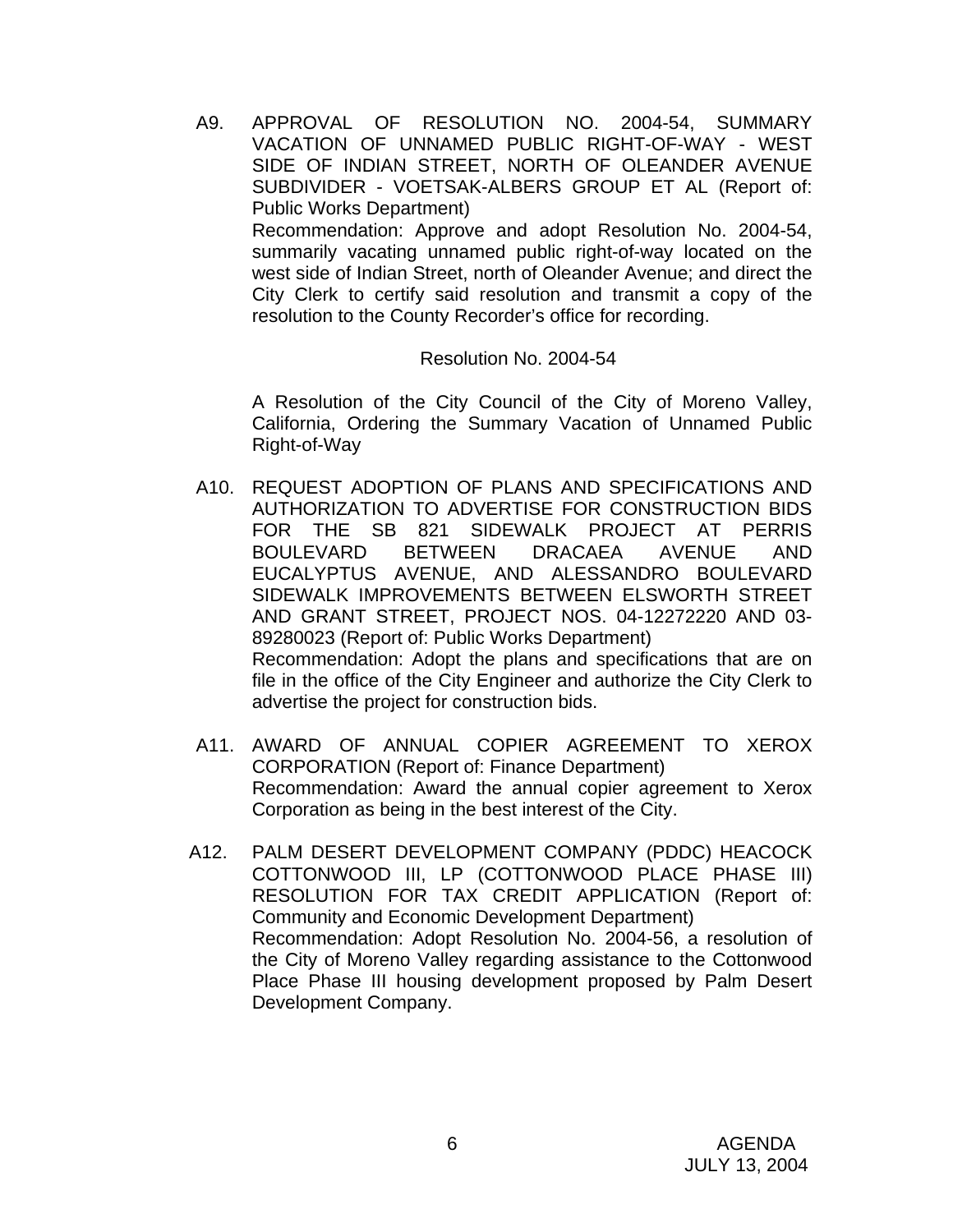#### Resolution No. 2004-56

 A Resolution of the City Council of the City of Moreno Valley, California, Supporting the Cottonwood Place Phase III Housing Development and Affirming its Intention to Provide Assistance to Heacock Cottonwood III, LP, A Subsidiary of the Palm Desert Development Company

A13. WARRANT REPORT – JUNE, 2004 (Report of: Finance Department) Recommendation: Adopt Resolution No. 2004-57, approving the Warrant Report, dated June 30, 2004 in the total amount of \$17,813,420.63.

#### Resolution No. 2004-57

 A Resolution of the City Council of the City of Moreno Valley, California, Approving the Warrant Report Dated June 30, 2004

A14. REQUEST CLOSURE OF PROFESSIONAL CONSULTANT SERVICES AGREEMENT (PLANNING AND ENVIRONMENTAL PHASE) AND AUTHORIZATION TO SOLICIT PROPOSALS FOR PROFESSIONAL CONSULTANT SERVICES (DESIGN PHASE) FOR THE ROUTE 60/NASON STREET INTERCHANGE IMPROVEMENTS, PROJECT NO. 98-25897 (Report of: Public Works Department)

 Recommendation: Approve the Fifth Amendment to Agreement for Professional Consultant Services with Parsons Brinckerhoff Quade and Douglas, Inc., 685 East Carnegie Drive, Suite 210, San Bernardino, California 92408-3507 for additional environmental services in the not-to-exceed amount of \$93,092.50 for Account No. 125.89720; authorize the Mayor to execute Fifth Amendment to Agreement for Professional Consultant Services with Parsons Brinckerhoff Quade & Douglas, Inc.; authorize an increase in the Purchase Order to Parsons Brinckerhoff Quade & Douglas, Inc. in the not-to-exceed amount of \$93,092.50 for Account No. 125.89720; and approve Closure of the Professional Consultant Services Agreement (Planning and Environmental Phase) and authorize staff to solicit proposals for Professional Consultant Services (Design Phase).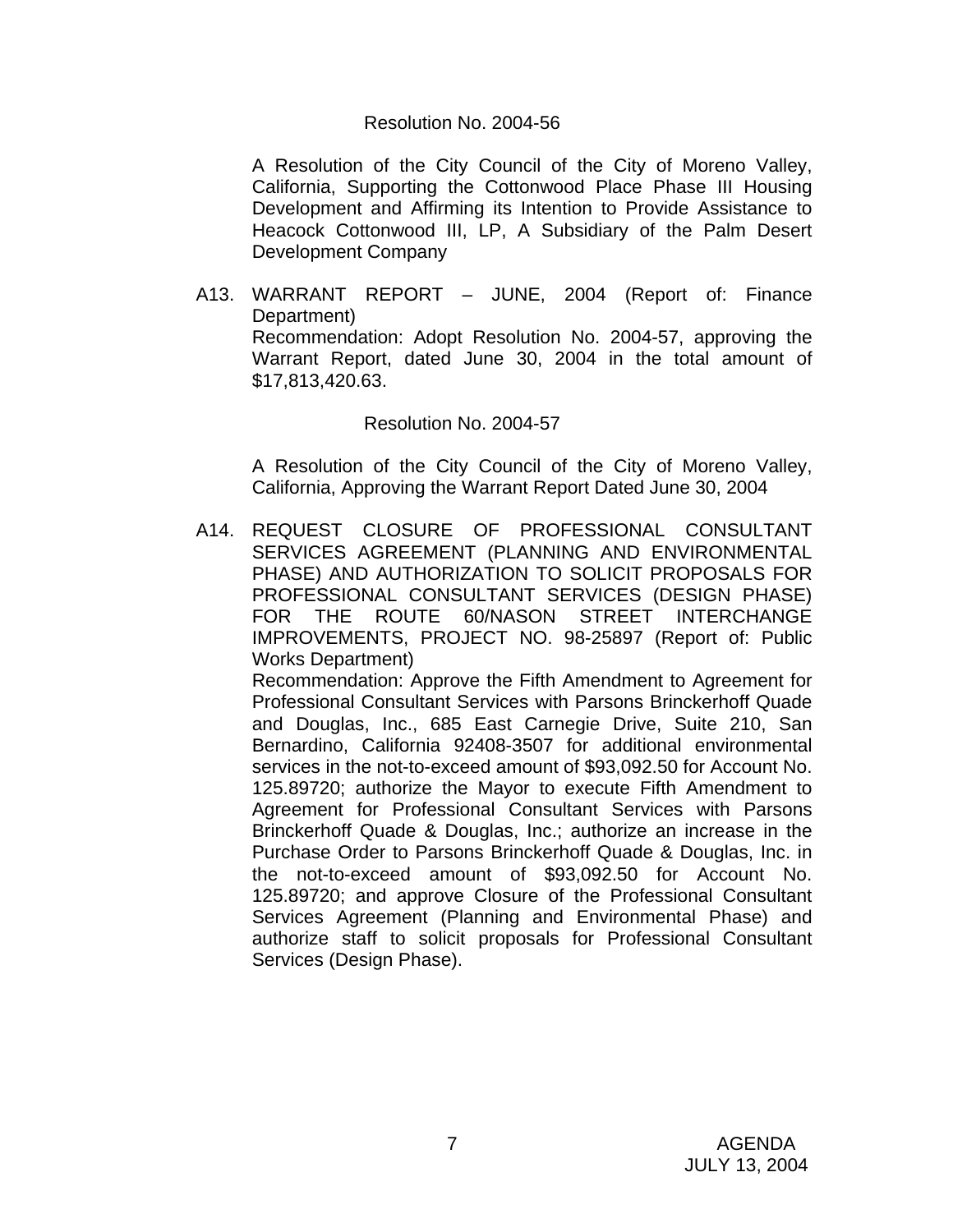- A15. AUTHORIZATION TO AWARD THE CONSTRUCTION CONTRACT FOR THE FISCAL YEAR 2003-2004 ANNUAL SLURRY SEAL PROGRAM, PROJECT NO. 03-12584830 (Report of: Public Works Department) Recommendation: Award the construction contract for Fiscal Year 2003-2004 Annual Slurry Seal Program to Pavement Coatings Co., 5312 Cypress Street, Cypress, CA 90630 the lowest responsible bidder; authorize the Mayor to execute a contract with Pavement Coatings Co.; and authorize the issuance of a Purchase Order for Pavement Coatings Co. in the amount of \$1,848,218.00 (the bid amount plus 10% contingency) when the contract has been signed by all parties (Account No. 125.84830)
- A16. TRACTS 27523-1 AND 27523-2 ACCEPT BONDS AND AGREEMENT FOR PUBLIC RIGHT-OF WAY IMPROVEMENTS FOR UTILITY ELECTRICAL INFRASTRUCTURE SOUTH SIDE OF BRODIAEA AVENUE BETWEEN MORENO BEACH DRIVE AND WILMOT STREET - SUBDIVIDER – MORENO VALLEY CACTUS RANCH, LLC (Report of: Public Works Department) Recommendation: Accept the bonds and Agreement for Public Improvements for Utility Electrical Infrastructure for Tracts 27523-1 and 27523-2; authorize the Mayor to execute the agreement; and direct the City Clerk to forward the signed agreement to the County Recorder's office for recordation.
- A17. NOTICE OF COMPLETION AND ACCEPTANCE OF THE STREET IMPROVEMENTS AT ELSWORTH STREET FROM SHERMAN AVENUE TO BAY AVENUE, AND SHERMAN AVENUE FROM FARRAGUT AVENUE TO ELSWORTH STREET, PROJECT NO. 02-14568622 (Report of: Public Works Department) Recommendation: Authorize an increase in the Purchase Order for Laird Construction Co., Inc. in the amount of \$3,427.91 from the unencumbered budgeted project balance (Fund 145.68622) for the street improvements on Elsworth Street and Sherman Avenue; ratify Contract Change Order Nos. 1 and 2 (Final); accept the work as complete for the street improvements on Elsworth Street and Sherman Avenue, constructed by Laird Construction Co., Inc., 9460 Lucas Ranch Road, Rancho Cucamonga, CA 91730-5743; and direct the City Clerk to record the Notice of Completion within ten (10) days, at the office of the County Recorder of Riverside County, as required by Section 3093 of the California Civil Code.
- A18. REQUEST ADOPTION OF PLANS AND SPECIFICATIONS AND AUTHORIZATION TO ADVERTISE FOR CONSTRUCTION BIDS FOR THE TRAFFIC SIGNALS AT LASSELLE STREET AND JOHN F. KENNEDY DRIVE, AND AT INDIAN STREET AND BAY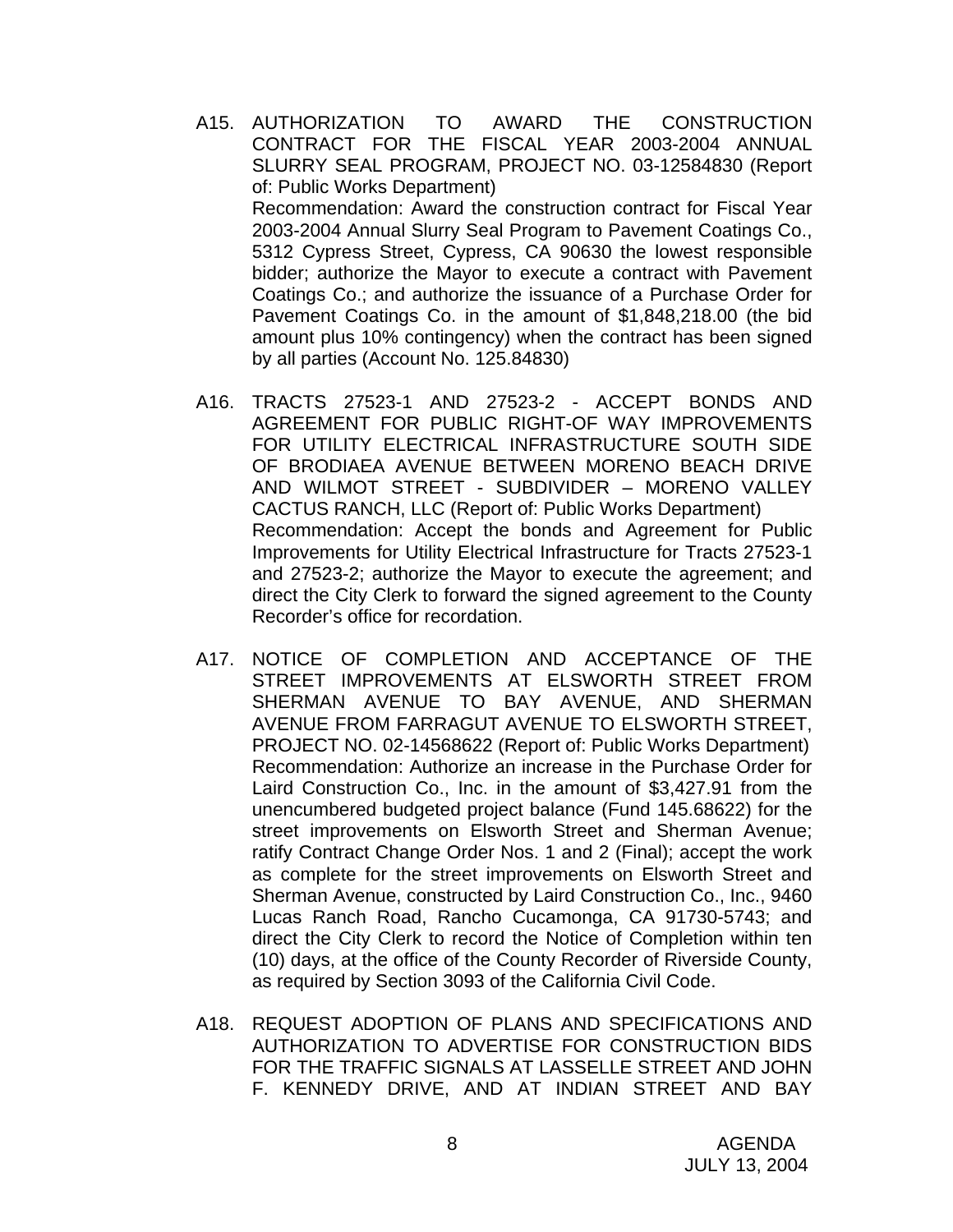AVENUE, PROJECT NOS. 03-13768123 AND 03-13766123 (Report of: Public Works Department) Recommendation: Adopt the plans and specifications that are on file in the office of the City Engineer and authorize the City Clerk to advertise the project for construction bids.

- A19. REQUEST ADOPTION OF PLANS AND SPECIFICATIONS AND AUTHORIZATION TO ADVERTISE FOR CONSTRUCTION BIDS FOR THE TRAFFIC SIGNALS AT PERRIS BOULEVARD AND MANZANITA AVENUE, AND AT LASSELLE STREET AND GENTIAN AVENUE, PROJECT NOS. 03-12566823 AND 04- 12583023 (Report of: Public Works Department) Recommendation: Adopt the plans and specifications that are on file in the office of the City Engineer and authorize the City Clerk to advertise the project for construction bids.
- A20. PROFESSIONAL CONSULTANT SERVICES AGREEMENT FOR PIGEON PASS ROAD WIDENING FROM CLIMBING ROSE DRIVE TO NORTH CITY LIMITS (Report of: Public Works Department)

 Recommendation: Award the Agreement for Professional Consultant Services to HDR Engineering, Inc., 1936 East Deere Avenue, Suite 220, Santa Ana, CA 92705, to provide planning services for the Pigeon Pass Road Widening and authorize the Mayor to execute the Agreement for Professional Consultant Services with HDR Engineering, Inc.; and authorize the issuance of a Purchase Order to HDR Engineering, Inc., in the amount of \$322,700 (the proposal plus 10% contingency) for Fund 415, when the agreement has been signed by all parties.

A21. PROFESSIONAL CONSULTANT SERVICES AGREEMENT FOR SUNNYMEAD BOULEVARD REVITALIZATION FROM FREDERICK STREET TO PERRIS BOULEVARD, PROJECT NO. 04-89280221 (Report of: Public Works Department) Recommendation: Award the Agreement for Professional Consultant Services to David Evans and Associates Inc., 800 North Haven Avenue, Suite 300, Ontario, CA 91764, to provide planning services for the Sunnymead Boulevard Revitalization; authorize the Mayor to execute the Agreement for Professional Consultant Services with David Evans and Associates Inc.; and authorize the issuance of a Purchase Order to David Evans and Associates Inc., in the amount of \$561,600 (Phase I of the proposal amount plus 10% contingency) for Account No. 892.80221, when the agreement has been signed by all parties.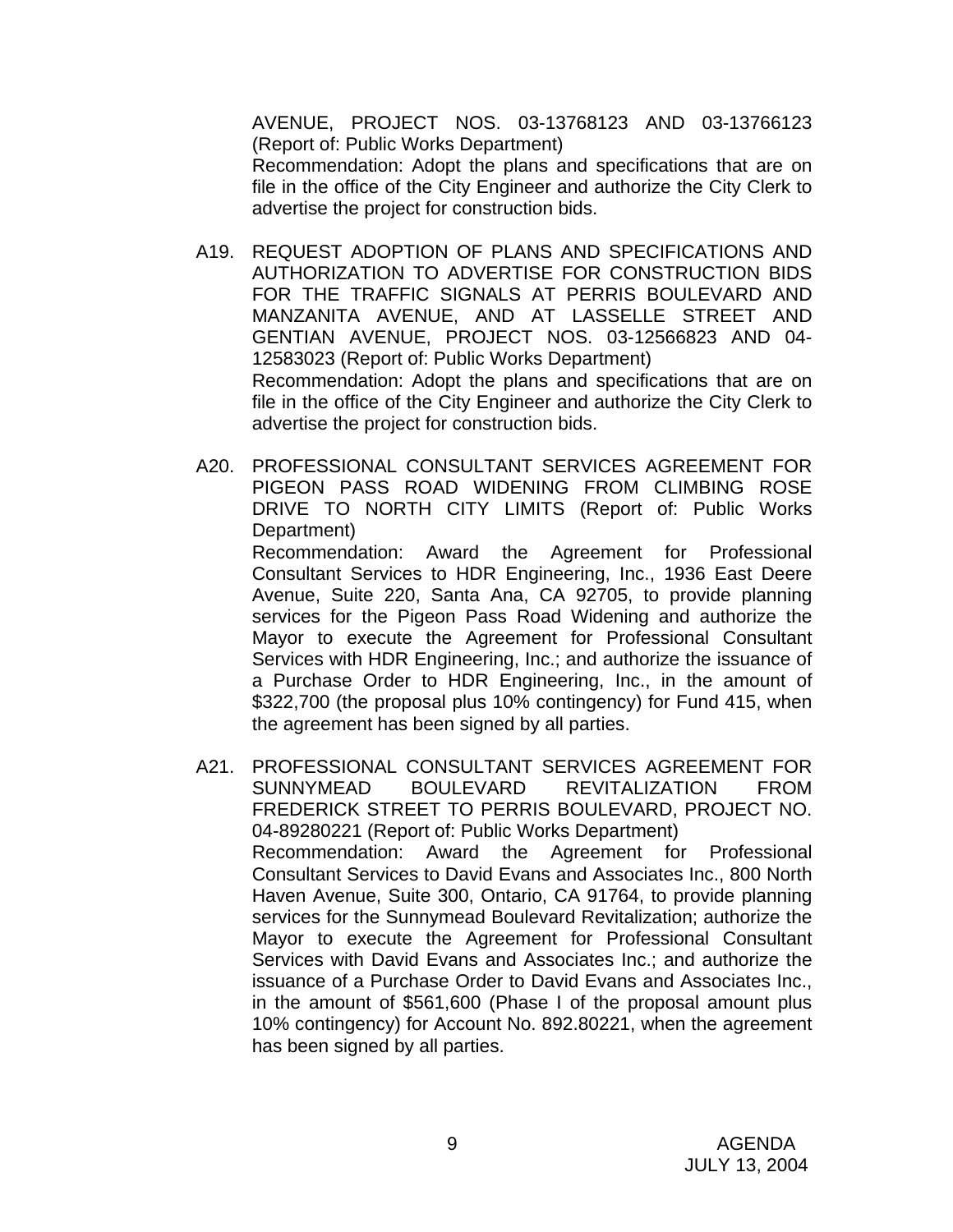### **B. CONSENT CALENDAR** - **COMMUNITY SERVICES DISTRICT**

- B1. ORDINANCES FIRST READING BY TITLE ONLY Recommendation: Waive reading of all Ordinance Introductions and read by title only.
- B2. MINUTES SPECIAL MEETING OF JUNE 15, 2004 (Report of: City Clerk) Recommendation: Approve as submitted.
- B3. MINUTES REGULAR MEETING OF JUNE 22, 2004 (Report of: City Clerk) Recommendation: Approve as submitted.
- B4. RESERVE PORTION OF FUND BALANCES FOR COMMUNITY SERVICES DISTRICTS - ZONE B (RESIDENTIAL STREET LIGHTING), ZONE C (ARTERIAL STREET LIGHTING AND INTERSECTIONS LIGHTING), ZONE D (PARKWAY LANDSCAPE MAINTENANCE) AND ZONE E (HIGH-SERVICE-LEVEL PARKWAY LANDSCAPE MAINTENANCE) (Report of: Public Works Department) Recommendation: Reserve 75% of CSD fund balances, with or

without an agreement, for anticipated or unanticipated capital projects and future operating expenses.

- B5. EXTENSION OF CONTRACT PROJECT NO. D-SG1/01 MAINTENANCE OF STANDARD LANDSCAPING AND IRRIGATION (Report of: Public Works Department) Recommendation: Approve the Amendment to the Contract Agreement for MVCSD Project D-SG1/01 to extend the term of the contract for an additional one-year period; authorize the President of the MVCSD Board to execute said Amendment with Excel Landscape, Inc. of Corona, California; and authorize the Purchasing Manager to issue open purchase orders to Excel Landscape, Inc. in the amounts of:
	- a.) Two Hundred Thirty Thousand Three Hundred Seventy-Six Dollars and 48/100 (\$230,376.48) for twelve months of base maintenance service, and
	- b.) Twenty-Five Thousand Nine Hundred Sixty-One Dollars and 25/100 (\$25,961.25) for anticipated Additional Work per Section 3., paragraph d. of the amended Agreement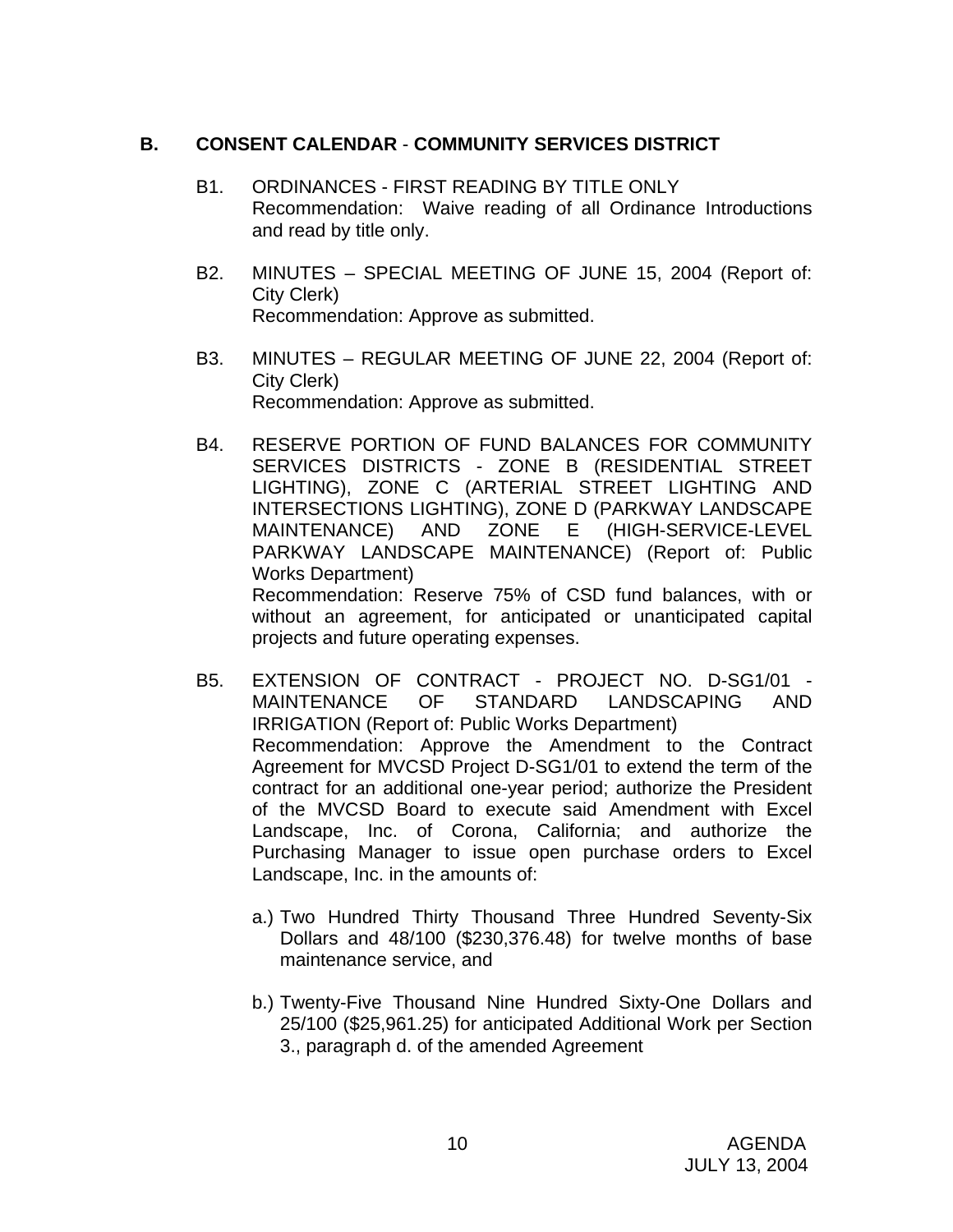- B6. ADOPT THE PUBLIC FACILITIES FEE CREDIT AGREEMENT FOR TRACT 31128 (Report of: Parks and Recreation Department) Recommendation: Adopt the proposed Public Facilities Fee Credit Agreement for Tract 31128 for land and park improvements in Eastgate Ranch.
- B7. RELOCATION OF CHILD CARE PROGRAM PORTABLE CLASSROOM TO RED MAPLE ELEMENTARY (Report of: Parks and Recreation Department) Recommendation: Authorize the use of child care grant reserve funds to relocate one portable classroom to Red Maple Elementary; delegate the Executive Director to enter into contracts, award bids, and issue change orders within the not-to-exceed budgeted amount of \$108,000, for the construction and relocation of a child care portable classroom; and direct that any action taken by the Executive Director be taken back to the Moreno Valley Community Service District Board of Directors for ratification at a future date.
- B8. COMMUNITY FACILITIES DISTRICT NO. 1 (NEIGHBORHOOD PARK MAINTENANCE) – ANNEXATION 2004-3 (Report of: Public Works Department) Recommendation: Adopt Resolution No. 2004-18; a Resolution of the Moreno Valley Community Services District of the City of Moreno Valley, California, certifying the results of an election and adding property to Community Facilities District No.1 ("CFD No. 1").

Resolution No. 2004-18

 A Resolution of the Moreno Valley Community Services District of the City of Moreno Valley, California, Certifying the Results of an Election and Adding Property to Community Facilities District No. 1

# **C. CONSENT CALENDAR** - **COMMUNITY REDEVELOPMENT AGENCY**

- C1. ORDINANCES FIRST READING BY TITLE ONLY Recommendation: Waive reading of all Ordinance Introductions and read by title only.
- C2. MINUTES SPECIAL MEETING OF JUNE 15, 2004 (Report of: City Clerk) Recommendation: Approve as submitted.
- C3. MINUTES REGULAR MEETING OF JUNE 22, 2004 (Report of: City Clerk) Recommendation: Approve as submitted.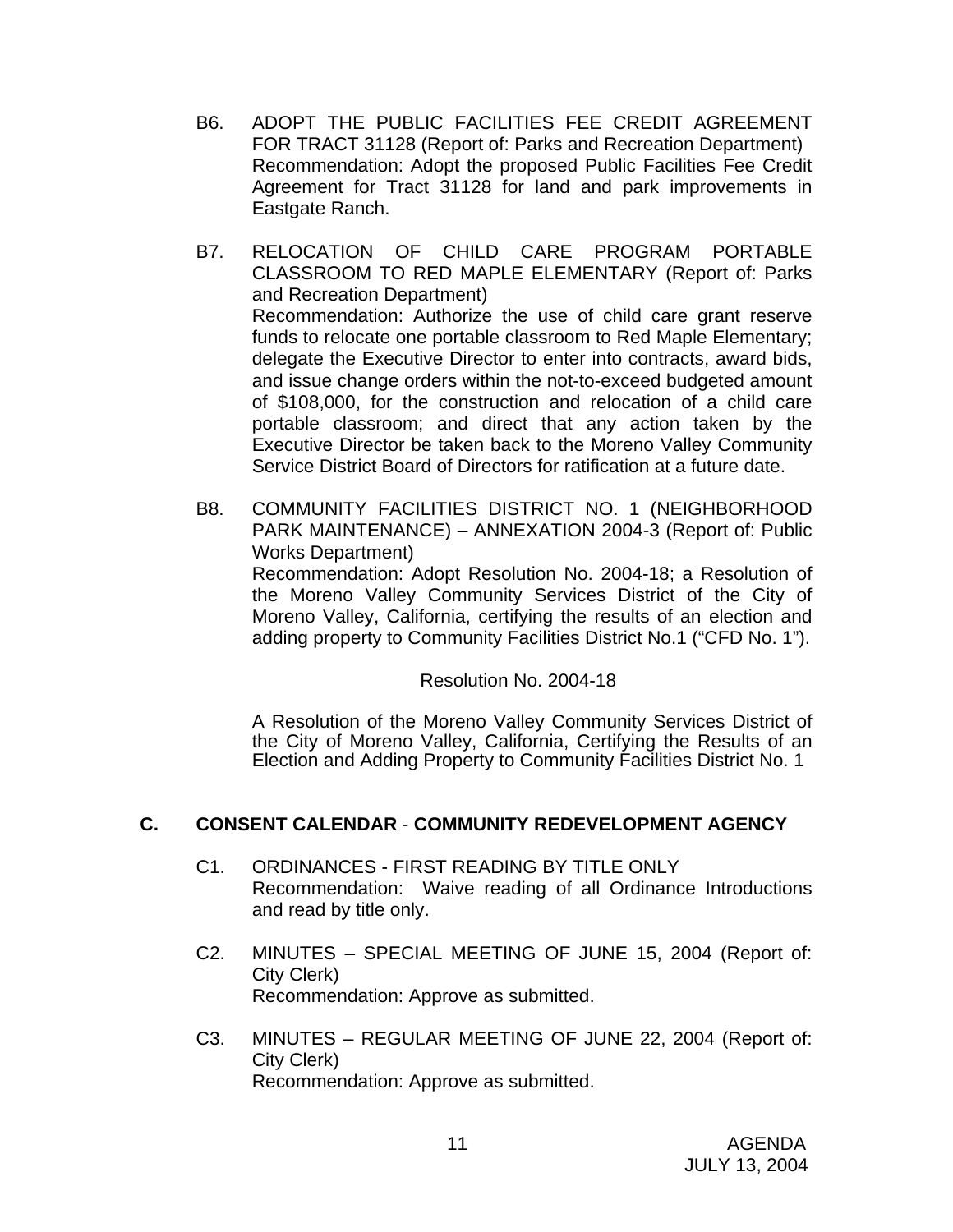C4. PALM DESERT DEVELOPMENT COMPANY (PDDC) HEACOCK COTTONWOOD III, LP (COTTONWOOD PLACE PHASE III) RESOLUTION FOR TAX CREDIT APPLICATION (Report of: Community and Economic Development Department) Recommendation: Adopt Resolution No. 2004-03, a resolution of the Community Redevelopment Agency of the City of Moreno Valley regarding assistance to the Cottonwood Place Phase III housing development proposed by Palm Desert Development Company.

Resolution No. 2004-03

 A Resolution of the Community Redevelopment Agency of the City of Moreno Valley Supporting the Cottonwood Place Phase III Housing Development and Affirming Its Intention to Provide Assistance to Heacock Cottonwood III, LP, A Subsidiary of the Palm Desert Development Company

# **D. CONSENT CALENDAR** - **BOARD OF LIBRARY TRUSTEES**

- D1. ORDINANCES FIRST READING BY TITLE ONLY Recommendation: Waive reading of all Ordinance Introductions and read by title only.
- D2. MINUTES REGULAR MEETING OF JUNE 22, 2004 (Report of: City Clerk) Recommendation: Approve as submitted.

## **E. PUBLIC HEARINGS**

Questions or comments from the public on a Public Hearing matter are limited to five minutes per individual and must pertain to the subject under consideration.

 Those wishing to speak should complete and submit a GOLDENROD speaker slip to the Bailiff.

E1. PUBLIC HEARING REGARDING MAIL BALLOT PROCEEDING FOR TENTATIVE TRACT 31128 (AND ALL AFFECTED PHASES) FOR: 1) INCLUSION INTO COMMUNITY SERVICES DISTRICT (CSD) ZONE B (RESIDENTIAL STREET LIGHTING), CSD ZONE E-15 (HIGH-SERVICE-LEVEL PARKWAY AND LIMITED FLOOD CONTROL CHANNEL LANDSCAPE MAINTENANCE), AND APPROVAL OF THE CSD PARCEL CHARGES; 2) APPROVAL OF THE NATIONAL POLLUTANT DISCHARGE ELIMINATION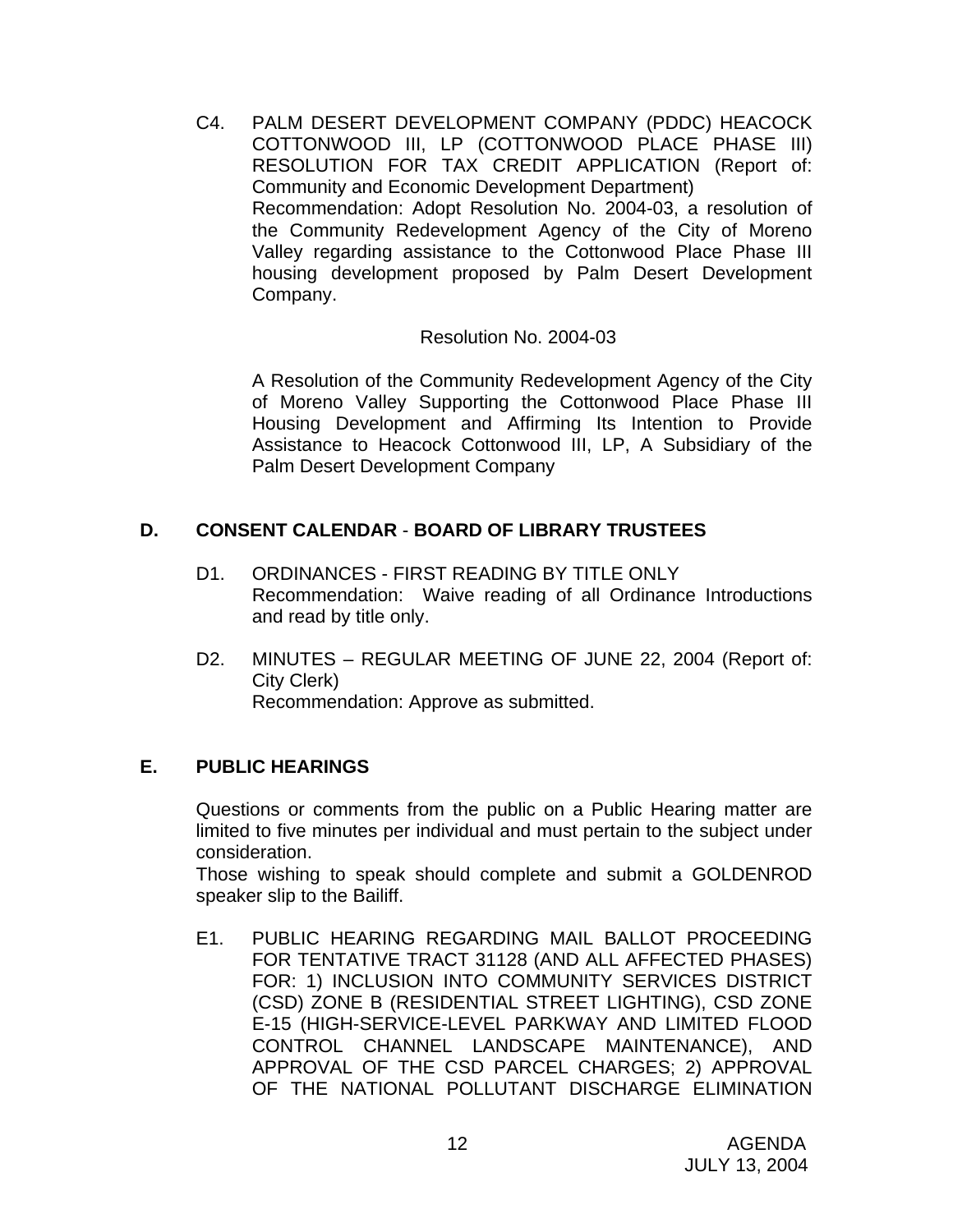SYSTEM (NPDES) REGULATORY RATE SCHEDULE (Report of: Public Works Department)

 Recommendation: That the City Council and the Board of Directors of the Moreno Valley Community Services District (CSD), after conducting the public hearing:

- 1. Tabulate the mail ballots for Tentative Tract 31128 (and all affected phases) for each described service:
- 2. Verify and accept the results of the mail ballot proceeding as identified on the Official Tally Sheet and attached Assessor Parcel Number (APN) listing;
- 3. Receive and file with the City Clerk's Office the accepted Official Tally Sheet and attached APN listing; and
- 4. If approved, authorize and impose the applicable CSD charges and the NPDES regulatory rate for Tentative Tract 31128 (and all affected phases).
- E2. ADOPTION OF FY 2004-05 FEE RESOLUTION AND FEE SCHEDULE (Report of: Finance Department) Recommendation: That the City Council:
	- 1. Conduct a Public Hearing to receive public input on the Proposed FY 2004-05 Fee Schedule; and
	- 2. Adopt Resolution 2004-55, approving the Fee Schedule for FY 2004-05.

#### Resolution No. 2004-55

 A Resolution of the City Council of the City of Moreno Valley, California, Increasing and Establishing Specified Fees for Various Services; Maintaining the Present Level of Certain Fees; Reducing the Level of Certain Fees; Reducing the Level of Certain Fees; and Incorporating Certain Prior Enactments

- E3. CONSIDERATION OF AGREEMENTS RELATING TO THE MORENO VALLEY YOUTHBUILD PROGRAM (Report of: Community and Economic Development Department) Recommendation: That after conducting a public hearing, the City Council and the Board of Directors of the Redevelopment Agency of the City of Moreno Valley:
	- 1. Approve the Affordable Housing Agreement between the City of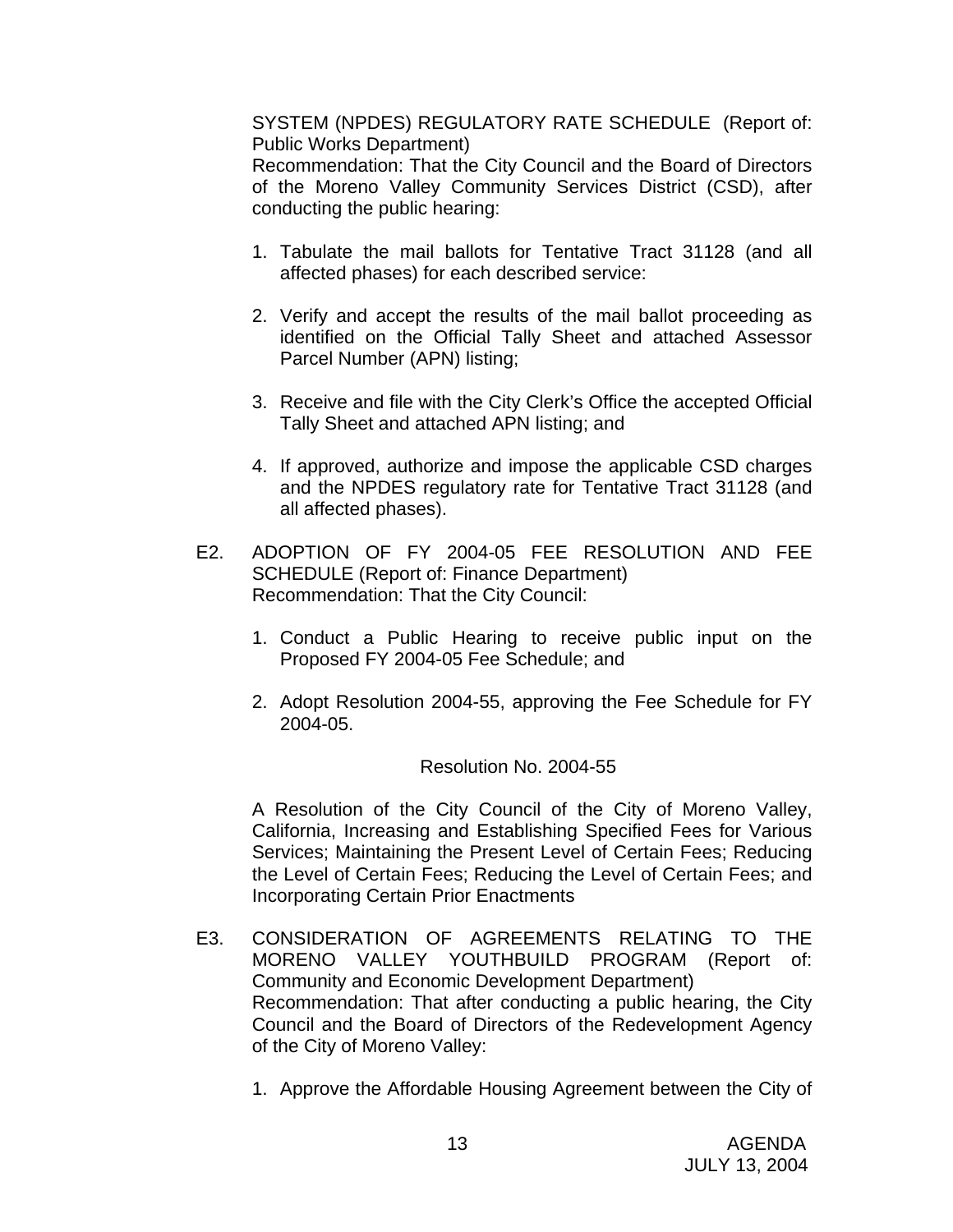Moreno Valley, the Redevelopment Agency of the City of Moreno Valley, and Moreno Valley YouthBuild, Inc. to implement the City's YouthBuild Program and authorize the City Manager and the Agency's Executive Director to execute the appropriate documents and take the necessary actions to implement the Agreement.

2. Adopt Resolution 2004-58, a resolution of the City Council of the City of Moreno Valley approving an Affordable Housing Agreement with the Redevelopment Agency of the City of Moreno Valley and Moreno Valley YouthBuild, Inc. and making findings in connection therewith.

#### Resolution No. 2004-58

A Resolution of the City Council of the City of Moreno Valley, California, Approving an Affordable Housing Agreement with the Redevelopment Agency of the City of Moreno Valley and Moreno Valley YouthBuild, Inc. for the Conveyance and Development of Land, Making Certain Findings, and Approving the Use of Funds

- 3. Authorize the transfer of title of Assessor's Parcel 292-202-010 from the City of Moreno Valley to the Community Redevelopment Agency.
- 4. Adopt Resolution No. RDA 2004-04, a resolution of the Community Redevelopment Agency of the City of Moreno Valley approving an Affordable Housing Agreement with the City of Moreno Valley and Moreno Valley YouthBuild, Inc. and making findings in connection therewith.
- 5. Appropriate \$166,000 from fund number 894.91310 (RDA Housing Set aside funds) for the payment to the City of fair market value of the property.
- 6. Authorize the transfer of title of Assessor's Parcel 292-202-010 from the Community Redevelopment Agency to Moreno Valley YouthBuild, Inc. in accordance with the Affordable Housing Agreement.
- E4. A PUBLIC HEARING REGARDING AN ASSUMPTION OF JURISDICTION BY CITY COUNCIL FOR A PLOT PLAN APPLICATION (PA04-0004) CONSISTING OF 61 AFFORDABLE APARTMENT UNITS ON A 4.4-ACRE PARCEL OF LAND (3.6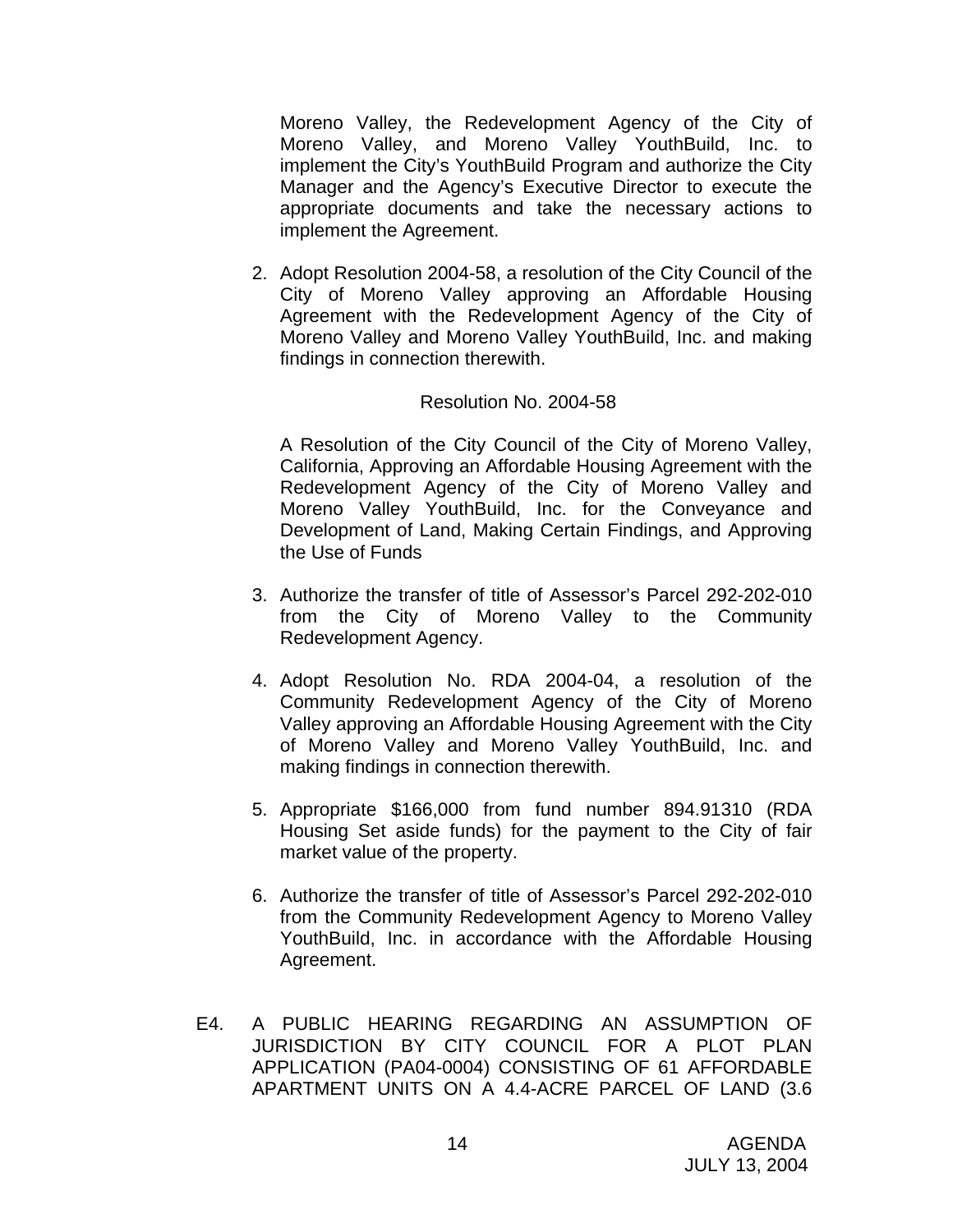NET ACRES) WITHIN THE R-20 (RESIDENTIAL-20) LAND USE DISTRICT. THE PROPOSED PROJECT, SUBMITTED BY THE APPLICANT, GLOBAL PREMIER INC., IS LOCATED ON THE SOUTHEAST CORNER OF BAY AVENUE AND PAN AM BLVD. (Report of: Community and Economic Development Department) Recommendation: The Planning Commission recommends that the City Council:

- 1. Recognize that the proposed plot plan (PA04-0004) for a 61 unit apartment complex within the R-20 (Residential 20) land use district, is exempt from the California Environmental Quality Act pursuant to Section 15332 "In-Fill Development Projects" of the CEQA Guidelines; and
- 2. Approve City Council Resolution No. 2004-59, thereby approving PA04-0004 (Plot Plan), based on the findings included in the Resolution.

#### Resolution No. 2004-59

 A Resolution of the City Council of the City of Moreno Valley, California, Approving PA04-0004, for the Development of a 3.6 Net Acre Parcel of Land into a 61 Unit Affordable Apartment Complex with Accessory Uses

#### **F. ITEMS REMOVED FROM CONSENT CALENDARS FOR DISCUSSION OR SEPARATE ACTION**

#### **G. REPORTS**

G1. PUBLIC MEETING REGARDING MAIL BALLOT PROCEEDINGS FOR TENTATIVE TRACTS 30708 AND 30924 (AND ALL AFFECTED PHASES: 1) INCLUSION INTO COMMUNITY SERVICES DISTRICT (CSD) ZONE B (RESIDENTIAL STREET LIGHTING) AND 2) APPROVAL OF THE NATIONAL POLLUTANT DISCHARGE ELIMINATION SYSTEM (NPDES) REGULATORY RATE SCHEDULE. SOUTHWEST CORNER OF IRIS AVENUE AND LASSELLE STREET (Report of: Public Works Department) Recommendation: That the City Council and the Board of Directors of the Moreno Valley Community Services District (CSD) accept public comments regarding the mail ballot proceedings for Tentative Tracts 30708 and 30924 (and all affected phases) for: 1) inclusion into CSD Zone B and approval of the annual charge; and 2) approval of the NPDES regulatory rate schedule.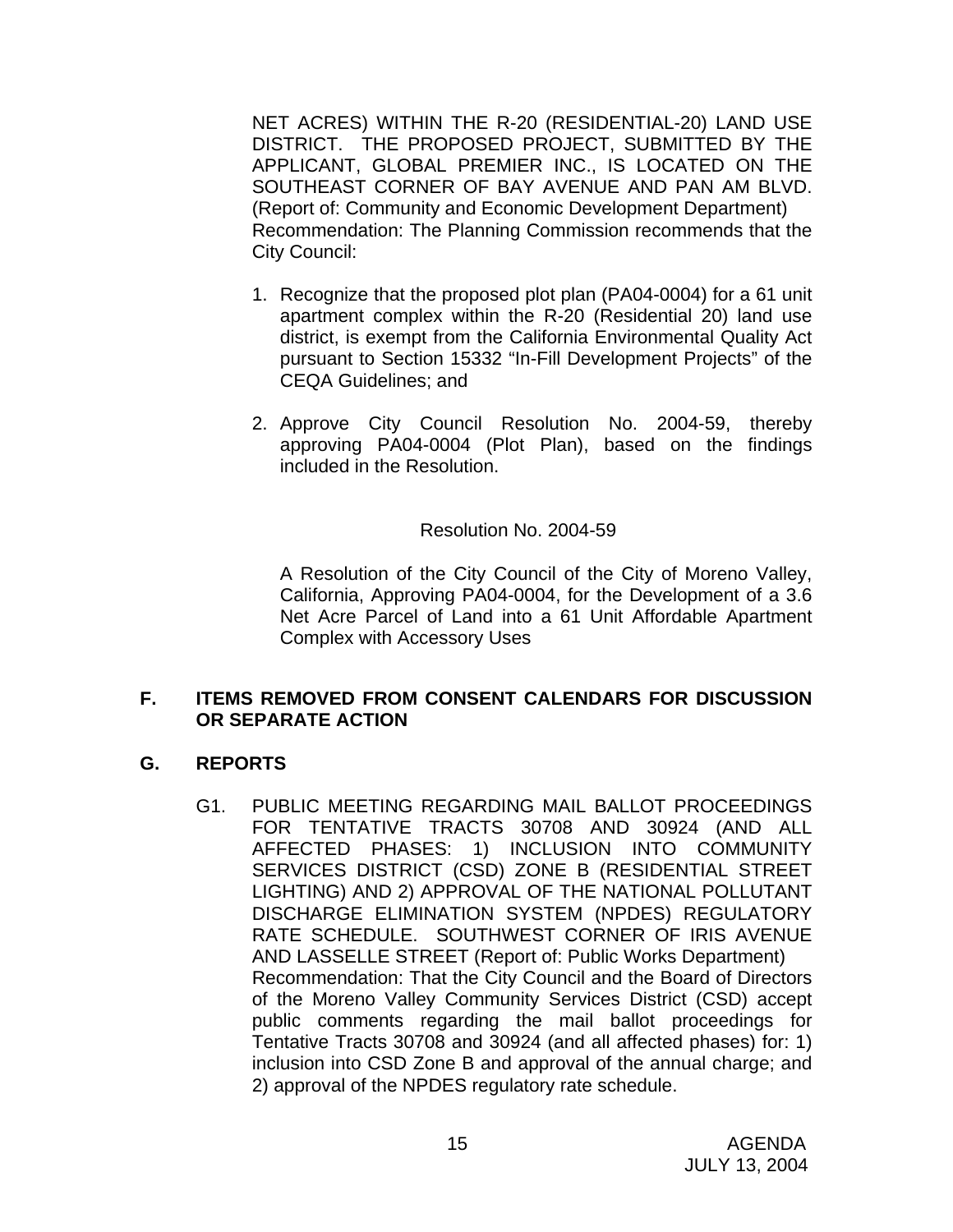- G2. ORDINANCE NO. 664 AMENDING SECTIONS 9.02.150 AND 9.08.120 WITH RESPECT TO TEMPORARY USES AND OUTDOOR SALES OF MERCHANDISE (CONTINUED FROM JUNE 22, 2004) (Report of: City Attorney's Department) Recommendation: That the City Council:
	- 1. Introduce Ordinance No. 664 "An Ordinance of the City Council of the City of Moreno Valley, California, Amending Sections 9.02.150 and 9.08.120 With Respect to Temporary Uses and Outdoor Sales of Merchandise."

#### Ordinance No. 664

An Ordinance of the City Council of the City of Moreno Valley, California, Amending Sections 9.02.150 and 9.08.120 with Respect to Temporary Uses and Outdoor Sales of **Merchandise** 

- G3. MARCH JOINT POWERS AGREEMENT AMENDMENT #8 (CONTINUED FROM JUNE 22, 2004) (Report of: Community and Economic Development Department) Recommendation: That the City Council approve the following proposed amendments to the Joint Powers Agreement between the Cities of Moreno Valley, Perris and Riverside and the County of Riverside relating to the use and reuse of March Air Force Base:
	- a. To require only the vote of five members for the transaction of business, rather than six, as currently required;
	- b. To grant March Joint Powers Authority the power to issue bonds; and
	- c. To grant March Joint Powers Authority the power to tax.

Staff further recommends that the City Council not approve the proposed amendment that would grant March Joint Powers Authority the power to condemn real property, unless alternative amendment language is proposed that would allow a participating City or County to deny a property condemnation proceeding that affects real property within, or contiguous to, the jurisdiction of that City or County.

G4. CONCEPTUAL MASTER PLAN UPDATE – AQUEDUCT BIKEWAY (Report of: Parks and Recreation Department) – MATERIAL NOT AVAILABLE AT TIME OF PRINTING – TO BE PROVIDED UNDER SEPARATE COVER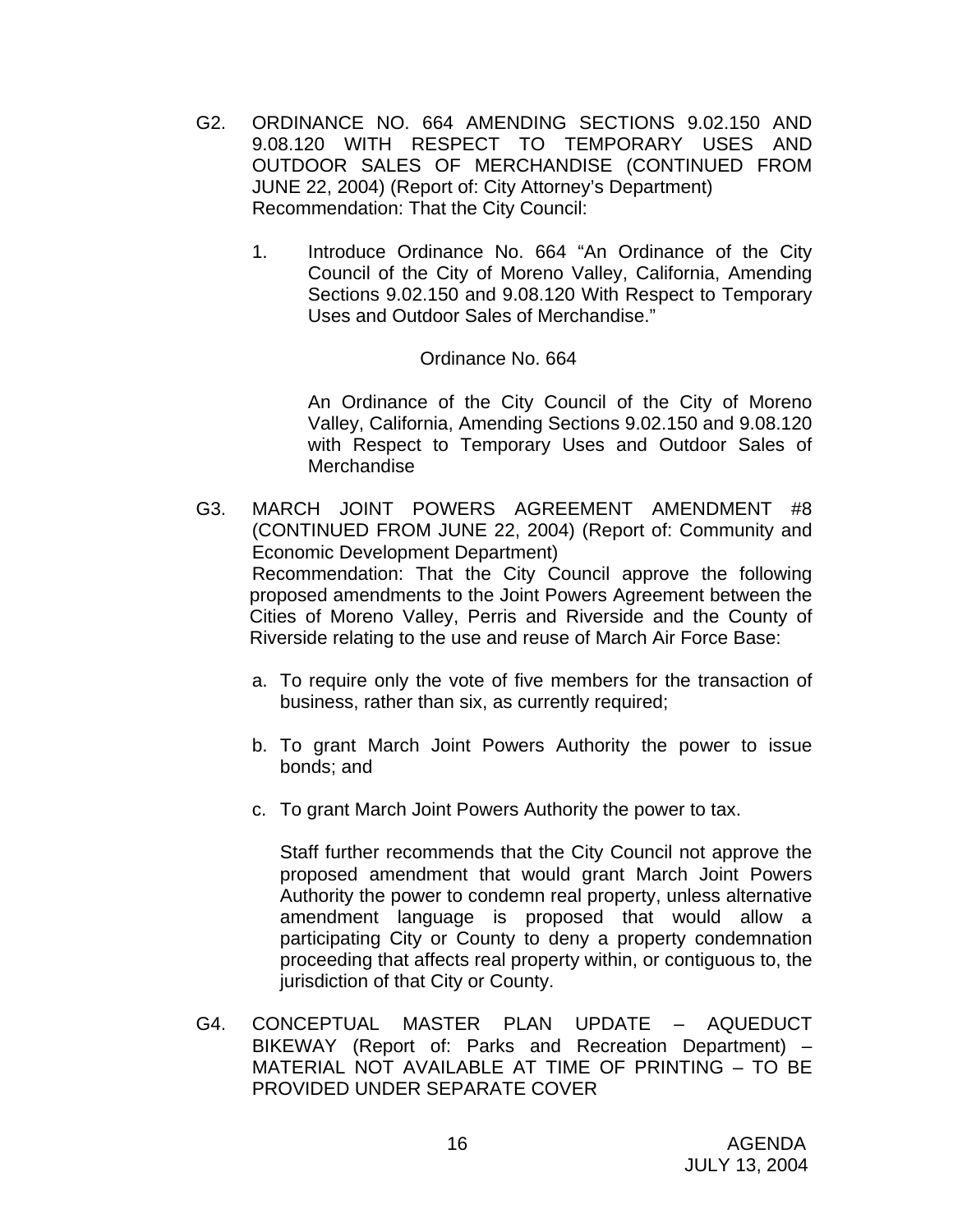- G5. LEGISLATIVE UPDATE (Report of: Assistant City Manager) Recommendation: That the City Council receive and file the report
- G6. CITY MANAGER'S REPORT (Informational Oral Presentation not for Council action)

## **H. LEGISLATIVE ACTIONS**

ORDINANCES - 1ST READING AND INTRODUCTION – NONE

ORDINANCES - 2ND READING AND ADOPTION

 H1. ORDINANCE NO. 668, AN ORDINANCE OF THE CITY COUNCIL OF THE CITY OF MORENO VALLEY: (1) AMENDING THE OFFICIAL ZONING ATLAS BY CHANGING THE ZONING CLASSIFICATION FROM RESIDENTIAL 2 AND HILLSIDE RESIDENTIAL TO RESIDENTIAL 3 AND OPEN SPACE FOR ABOUT 60 ACRES OF LAND GENERALLY LOCATED BETWEEN CASEY ROAD AND MANZANITA AVENUE AT THE EAST END OF COVEY ROAD: AND (2) PREZONING APPROXIMATELY 138 ACRES OF LAND GENERALLY LOCATED AT THE NORTH END OF OLD PERRIS BOULEVARD, OUTSIDE OF THE CITY LIMITS AS RESIDENTIAL 3 AND OPEN SPACE (RECEIVED FIRST READING AND INTRODUCTION JUNE 22, 2004 ON A 5-0 VOTE) (Report of: Community and Economic Development Department) Recommendation: Adopt Ordinance 668.

#### Ordinance No. 668

 An Ordinance of the City Council of the City of Moreno Valley: (1) Amending the Official Zoning Atlas by Changing the Zoning Classification from Residential 2 and Hillside Residential to Residential 3 and Open Space for About 60 Acres of Land Generally Located Between Casey Road and Manzanita Avenue at the East End of Covey Road: and (2) Prezoning Approximately 138 Acres of Land Generally Located at the North End of Old Perris Boulevard, Outside of the City Limits as Residential 3 and Open Space

H2. ORDINANCE NO. 669, AN ORDINANCE OF THE CITY COUNCIL OF THE CITY OF MORENO VALLEY, CALIFORNIA, AMENDING SECTION 2.04.050 OF CHAPTER 2.04 OF THE CITY OF MORENO VALLEY MUNICIPAL CODE RELATING TO COMPENSATION AND REIMBURSEMENT FOR CITY COUNCIL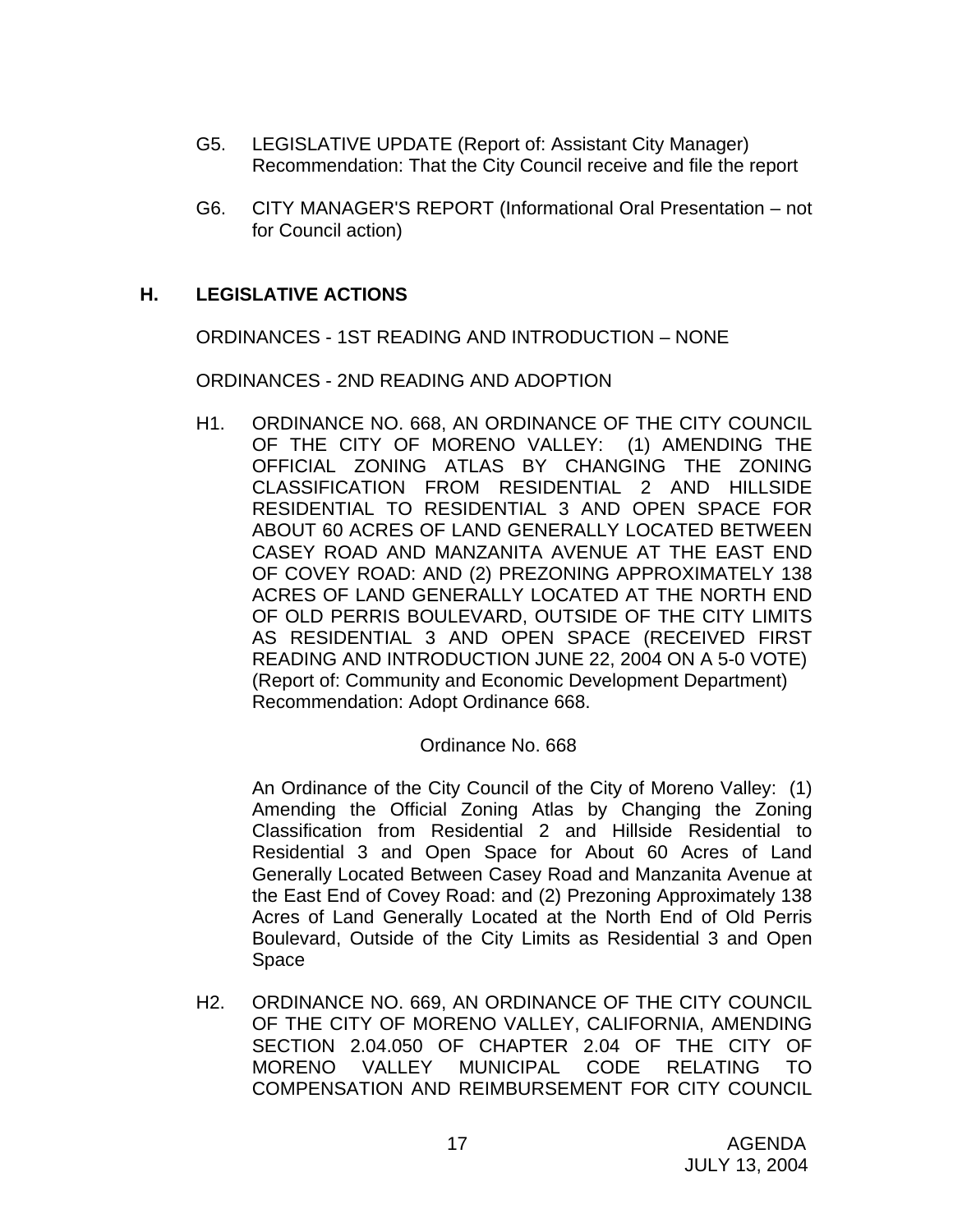MEMBERS (RECEIVED FIRST READING AND INTRODUCTION JULY 6, 2004 ON A 5-0 VOTE) (Report of: Finance Department) Recommendation: Adopt Ordinance No. 669.

#### Ordinance No. 669

An Ordinance of the City Council of the City of Moreno Valley, California, Amending section 2.04.050 of Chapter 2.04 of Title 2 of the City of Moreno Valley Municipal Code, Relating to Compensation and Reimbursement for Council Members

#### ORDINANCES - URGENCY ORDINANCES - NONE

#### RESOLUTIONS – NONE

### PUBLIC COMMENTS **ON ANY SUBJECT NOT ON THE AGENDA** UNDER THE JURISDICTION OF THE CITY COUNCIL

Those wishing to speak should complete and submit a BLUE speaker slip to the Bailiff. There is a three-minute time limit per person. All remarks and questions shall be addressed to the presiding officer or to the City Council and not to any individual Council member, staff member or other person.

#### **CLOSING COMMENTS AND/OR REPORTS OF THE CITY COUNCIL, COMMUNITY SERVICES DISTRICT, OR COMMUNITY REDEVELOPMENT AGENCY**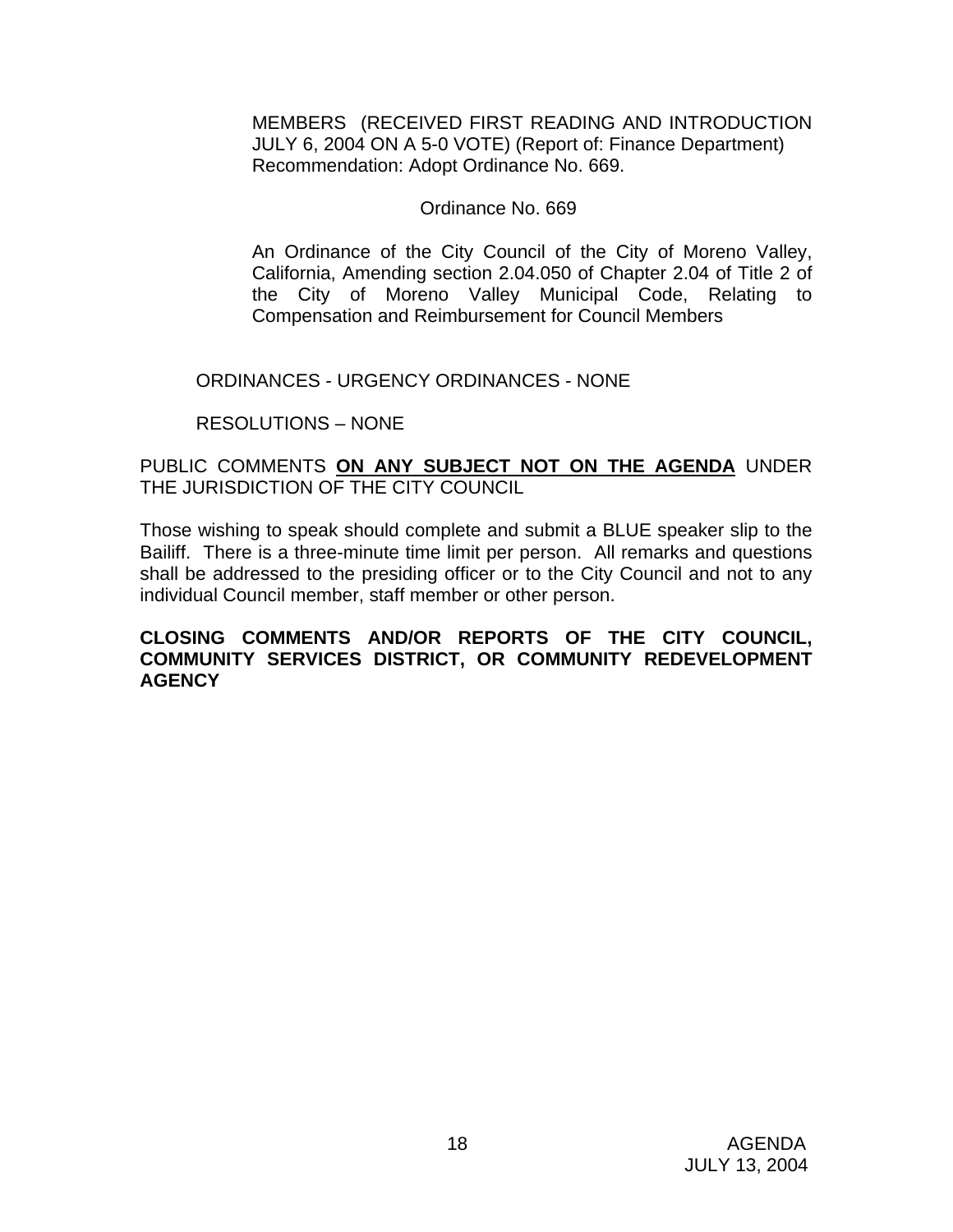## **CLOSED SESSION**

#### **PUBLIC COMMENTS ON CLOSED SESSION ITEMS**

A Closed Session of the City Council, Community Services District and Community Redevelopment Agency of the City of Moreno Valley will be held in the Finance Conference Room, Second Floor, City Hall. The City Council will meet in Closed Session to confer with its legal counsel regarding the following matter(s) and any additional matter(s) publicly and orally announced by the City Attorney in the Council Chamber at the time of convening the Closed Session.

#### • **PUBLIC COMMENTS ON MATTERS ON THE CLOSED SESSION AGENDA UNDER THE JURISDICTION OF THE CITY COUNCIL**

There is a three-minute time limit per person. Please complete and submit a BLUE speaker slip to the City Clerk. All remarks and questions shall be addressed to the presiding officer or to the City Council and not to any individual Council member, staff member or other person.

The Closed Session will be held pursuant to Government Code:

- 1) SECTION 54956.9(b)(1) CONFERENCE WITH LEGAL COUNSEL SIGNIFICANT EXPOSURE TO LITIGATION Number of Cases: -2-
- 2) SECTION 54956.9(c) CONFERENCE WITH LEGAL COUNSEL INITIATION OF LITIGATION Number of Cases: -2-

#### 3) SECTION 54956.8 – REAL ESTATE NEGOTIATIONS

a) City Negotiator: Trent Pulliam

| Assessor's Parcel No. | <b>Owner's Name</b> |
|-----------------------|---------------------|
| 291-191-023           | <b>Miller Trust</b> |
| 291-192-007           | <b>Miller Trust</b> |

b) City Negotiator: Trent Pulliam

#### Assessor's Parcel No: Owner's Name

 482-383-005 Southwest Bank 482-671-010 Dink Properties, Inc. 486-672-022 Sunnymead Joint Venture 296-162-012 Regional Properties, Inc. 296-212-034 Regional Properties, Inc.

 19 AGENDA JULY 13, 2004